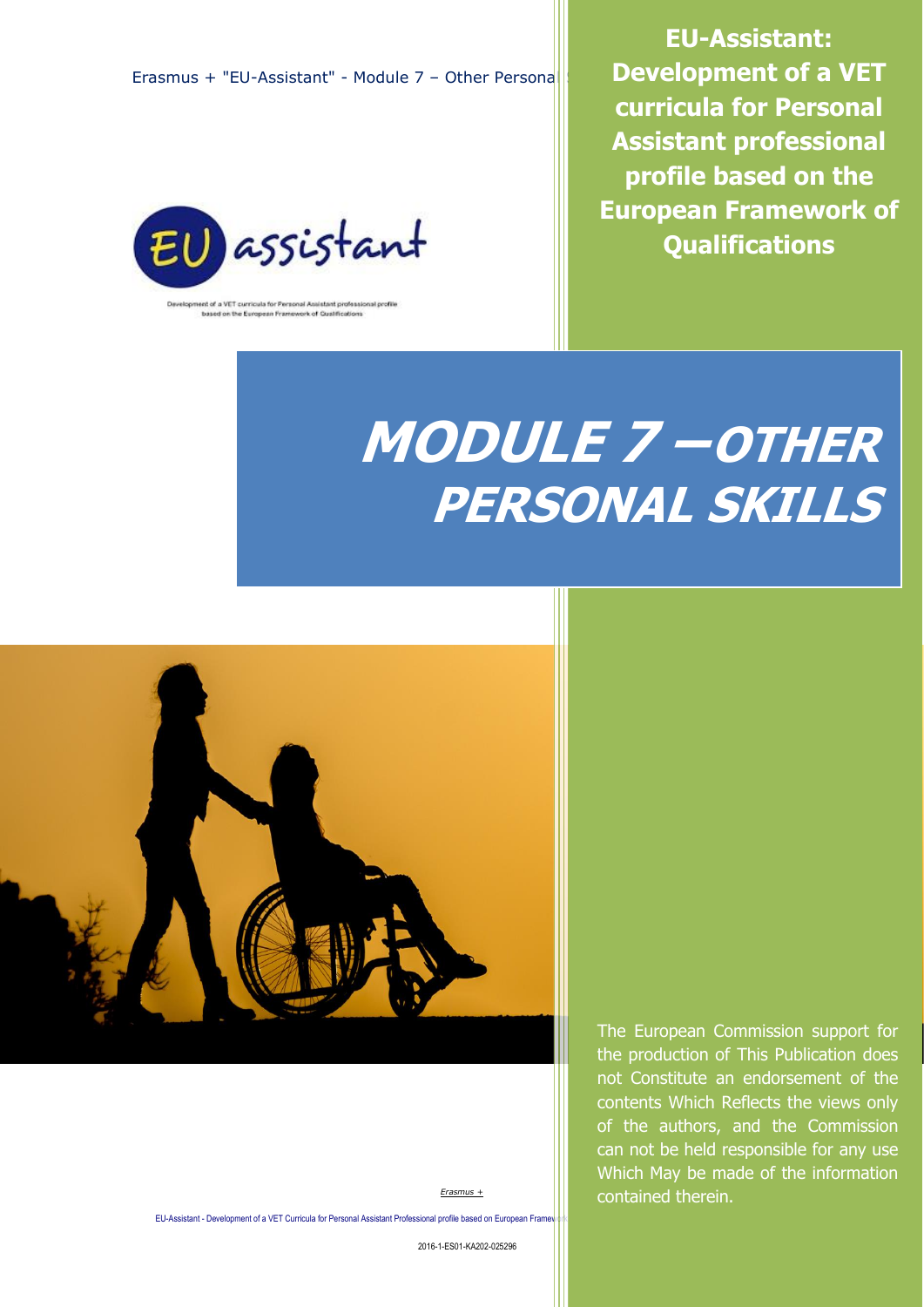



## **TABLE OF CONTENTS**

| 2. |                                                                    |  |
|----|--------------------------------------------------------------------|--|
| З. |                                                                    |  |
|    |                                                                    |  |
|    |                                                                    |  |
| 4. |                                                                    |  |
|    |                                                                    |  |
|    |                                                                    |  |
|    | 4.3. Ensure the privacy and confidentiality of the user's life9    |  |
| 5. |                                                                    |  |
|    | 5.1. Let's talk about Internet, web 2.0, social                    |  |
|    | 5.2. Online synchronus communication tools for person with special |  |
|    |                                                                    |  |
|    |                                                                    |  |
| 8. |                                                                    |  |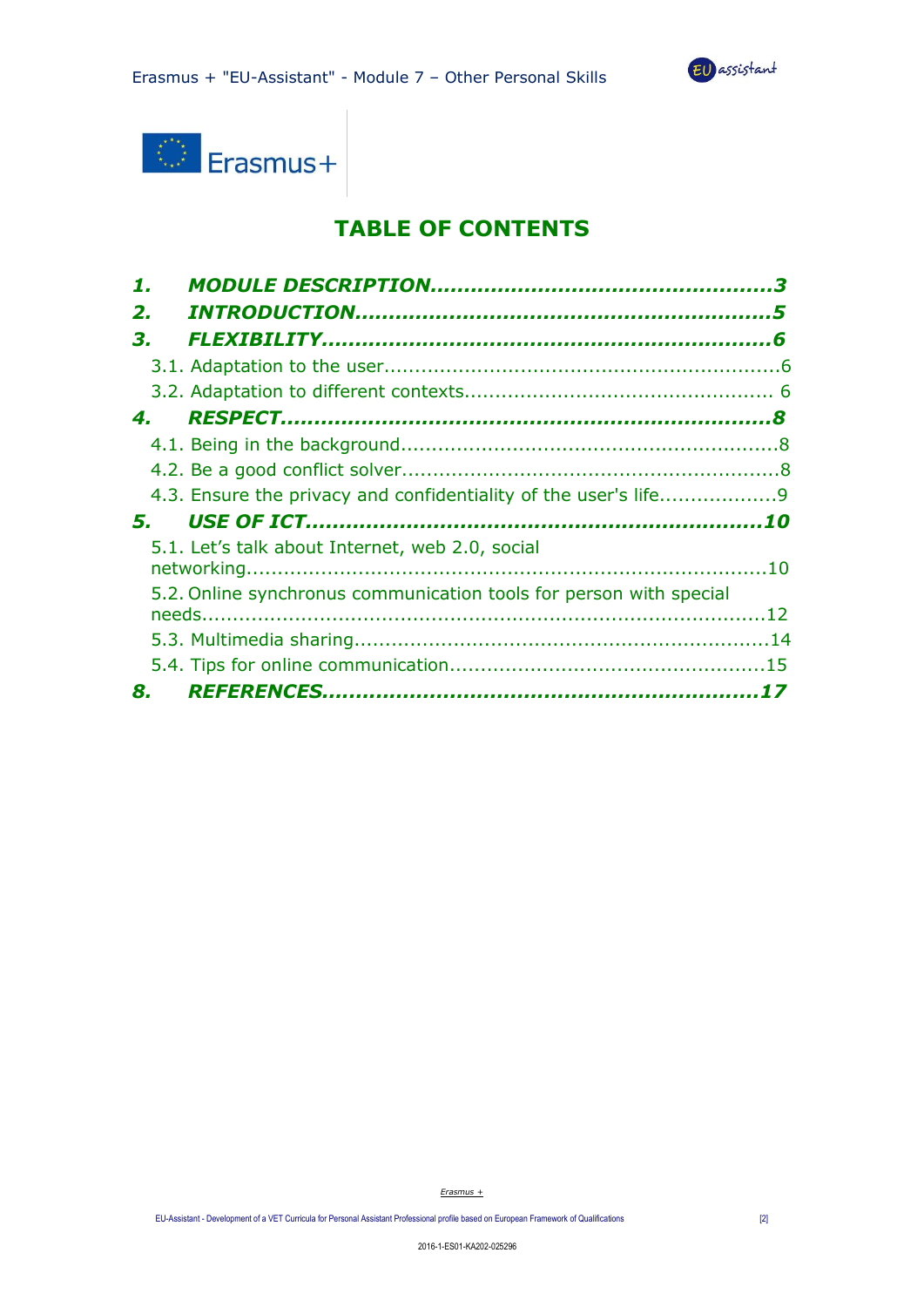*<b>b <b>b <i> <b>b <b><i>b b <b>b <b>b <b>b <b>b <b>b <b>b <b>b* 



## **1. MODULE DESCRIPTION**

| <b>MODULE TITLE</b>                   | OTHER PERSONAL SKILLS                                                                                                                                                                                                                                                                                                                         |
|---------------------------------------|-----------------------------------------------------------------------------------------------------------------------------------------------------------------------------------------------------------------------------------------------------------------------------------------------------------------------------------------------|
| <b>KEYWORDS</b>                       | skill, personal, functional diversity, respect,<br>flexibility, personal assistance, adaptation,<br><b>ICT</b>                                                                                                                                                                                                                                |
| <b>TARGET GROUP</b>                   | This module will be aimed at those who<br>to develop other<br>want to know<br>how<br>personal skills.                                                                                                                                                                                                                                         |
| LEVEL                                 | medium                                                                                                                                                                                                                                                                                                                                        |
| <b>CAREER</b><br><b>OPPORTUNITIES</b> | People who want to become Personal<br>Assistant for people with<br>functional<br>diversity.                                                                                                                                                                                                                                                   |
| <b>AIMS OF MODULE</b>                 | module provides participants with<br>This<br>practical knowledge, understanding,<br>resources and opportunities to learn how to<br>develop other personal skills also important<br>to work as a PA.<br>The student will know how to be flexible in<br>her/his daily work, respectful with the user<br>and his context and how to use the ICT. |
| <b>OUTCOMES</b>                       | Upon<br>completion of this module, the<br>participant will have learned how to be<br>flexible and respectful.                                                                                                                                                                                                                                 |

*Erasmus +*

EU-Assistant - Development of a VET Curricula for Personal Assistant Professional profile based on European Framework of Qualifications [3]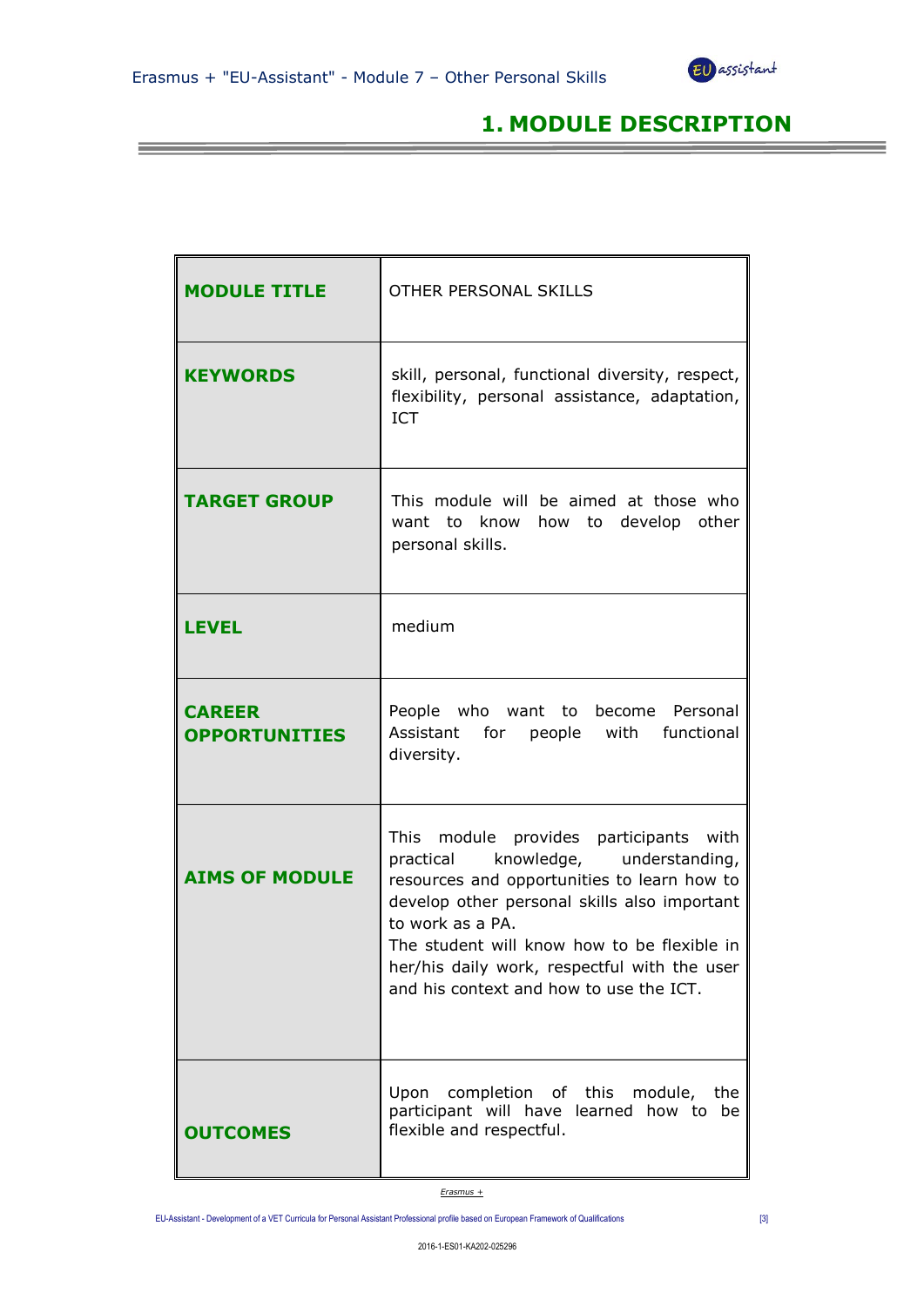

| <b>LEARNING</b>                            |                                                                                                                                                                                                                                              |
|--------------------------------------------|----------------------------------------------------------------------------------------------------------------------------------------------------------------------------------------------------------------------------------------------|
| <b>PREREQUISITE (S)</b><br><b>SKILLS:</b>  | Basic use of ICT.                                                                                                                                                                                                                            |
| <b>PREREQUISITE (S)</b><br><b>COURSE:</b>  | none                                                                                                                                                                                                                                         |
| <b>GUIDED LEARNING</b><br><b>HOURS:</b>    | 2                                                                                                                                                                                                                                            |
| <b>COMPENTENCY</b>                         | student develops transversal<br>The<br>competences for the performance of the<br>profession like to be flexible, maintains an<br>attitude of respect for the needs and realities<br>of the users and<br>improves their<br>ICT<br>knowledges. |
| <b>ASSESMENT</b>                           | The evaluation will consist of a multiple<br>choice type test and develop<br>response<br>exercise, which will test the knowledge and<br>understanding of students through learning<br>outcomes test.                                         |
| <b>CATEGORY</b>                            | cost (cost optimization)<br>time (efficient time management)<br>s-quality (service quality)<br>m-quality (management quality)                                                                                                                |
| <b>SUPLEMANTARY</b><br><b>MATERIAL (S)</b> | none                                                                                                                                                                                                                                         |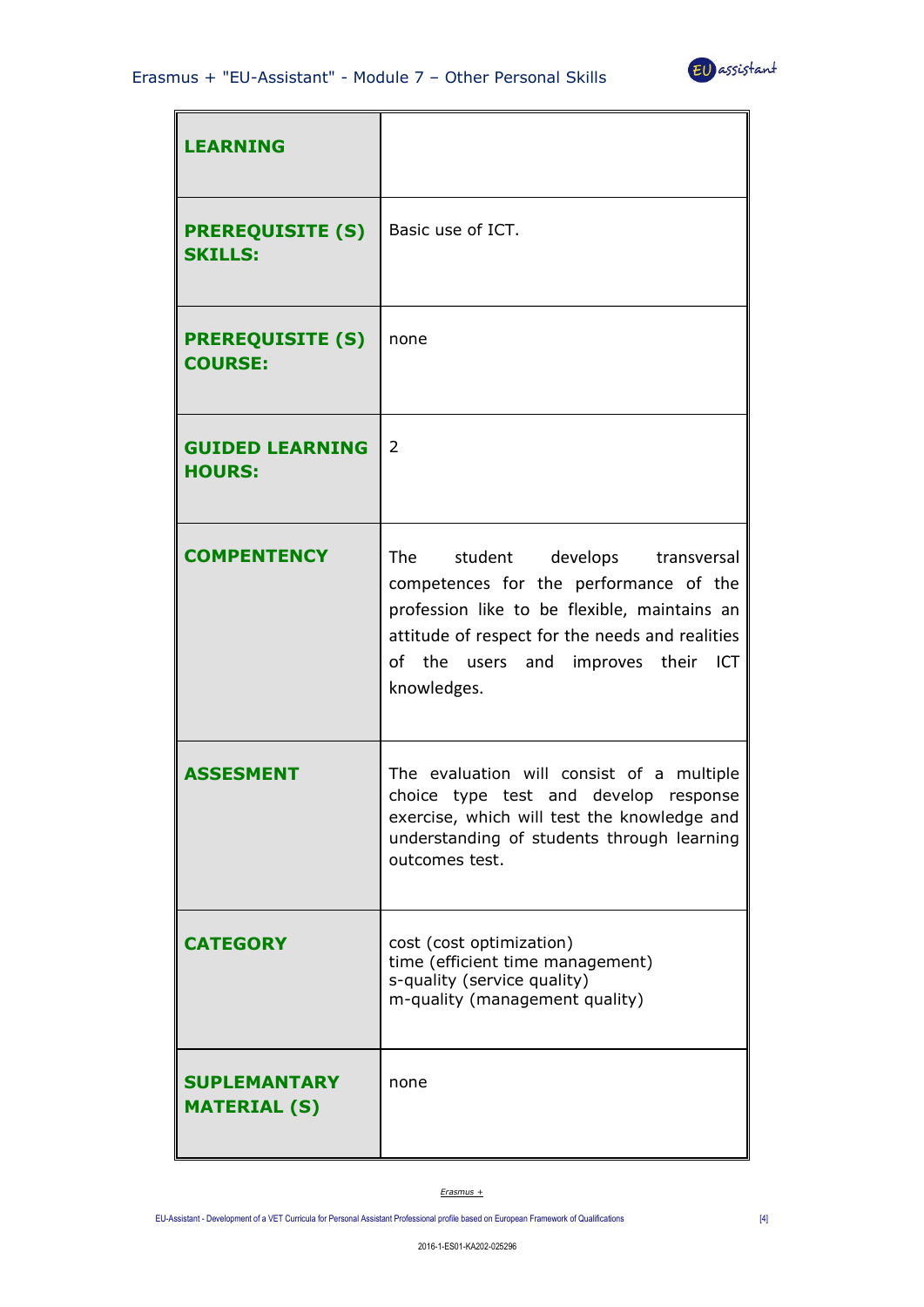

## **2. INTRODUCTION**

Dear participant,

Welcome to this module! This module is created within the framework of training for people who are interested in becoming personal assistants for people with disabilities. In this module you will learn about other important personal skills when it comes to being a personal assistant, and it is how to be a flexible worker, adapting the work to the user and know how to be in different contexts.

Module 5 includes contents about flexibility, but also about how to be in the background, being a good conflict solver and to ensure the privacy and confidentiality of the user's life. Finally, at this module the student will learn basic use of ICS, reading about Internet, web 2.0, social networking, online synchronus communication tools for person with special needs, multimedia sharing and tips for online communication..

Warm regards,

EU- Assistant Project Team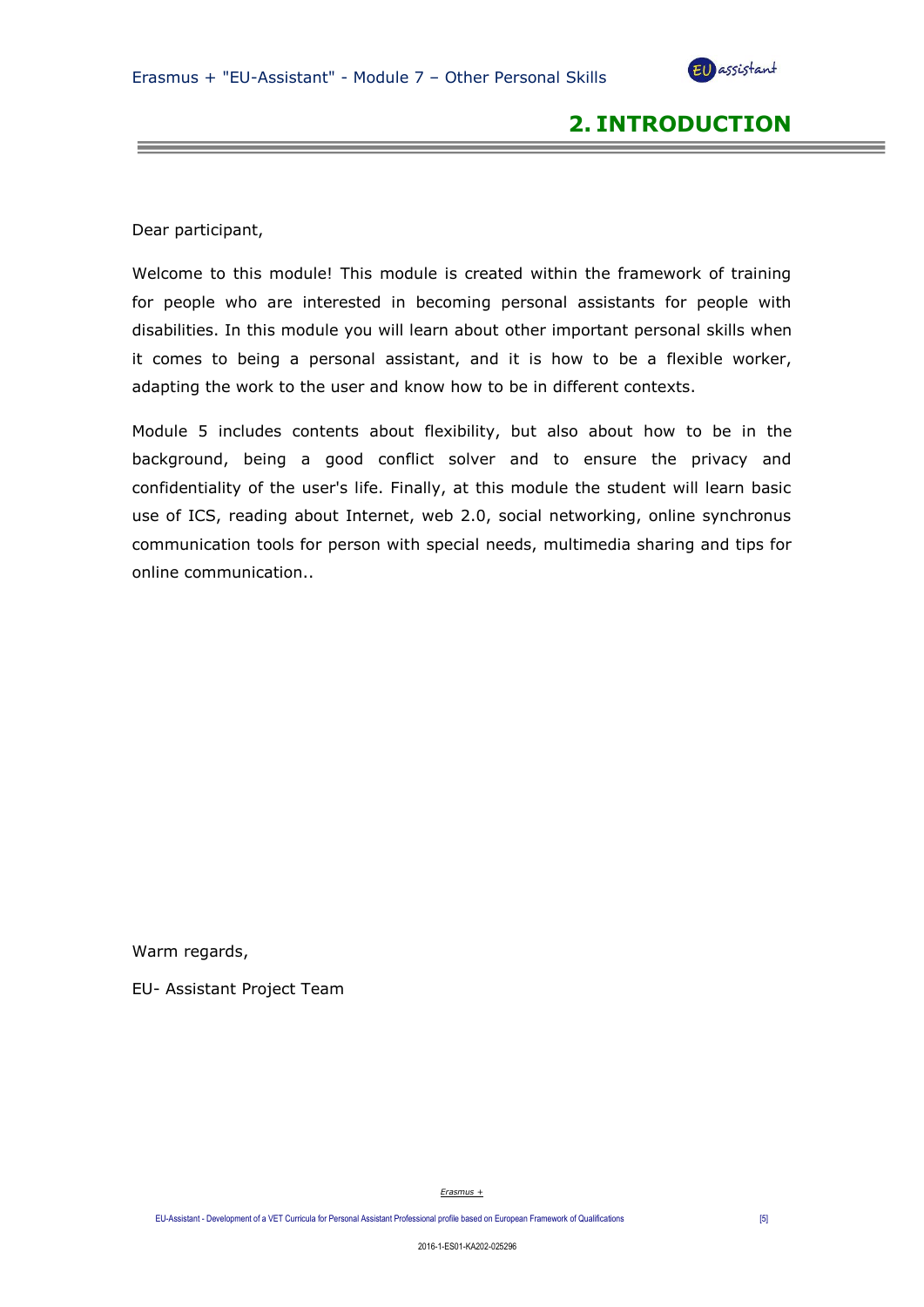

## **3. FLEXIBILITY**

Flexibility is defined as the ability to adapt one's behavior with agility to the circumstances of each person or situation, without abandoning the criteria of personal performance.

#### **3.1. Adaptation to the user**

A Personal Assistant is a professional figure that stands out, precisely, for its flexibility. Taking into account that the same assistant can attend several users and each of these users is a unique person, with their likes, preferences, weaknesses or strengths ... It's not difficult to understand that one of their main skills has to be flexibility.

Although the personal assistant may have regular and specialized training of socialhealth or similar type, or experience in care or assistance, it is imperative that when starting to assist a new user, he does this with the intention of listening and learning the way he want to be treated. While both meet basic safety guidelines, it will be the user who will determine the form and timing of the tasks.

All the knowledge that the personal assistant has is useful for the job, but do not forget that each person is particular and that the conditions in which his work will be developed will not always be similar to those learned in theory.

The worker must be able to adjust his way of doing things (mobilizations, transfers, homework, support in general) to the way the user needs it, since the latter has to exercise control over everything related to Its day to day.

Through questions, the personal assistant should make sure to perform the tasks of daily life at the time and in the way that the user would do if he did not have the condition of physical disability.

Although this skill may be difficult to perform, it is easier to develop if we practice empathy with the user and his lifestyle.

Finally, routine and work schedules are other aspects in which the personal assistant must show some flexibility, and to understand it is necessary to be aware that the life of the user, like that of any person, also has some spontaneity, So a flexible personal assistant will have to adjust to changes as much as possible.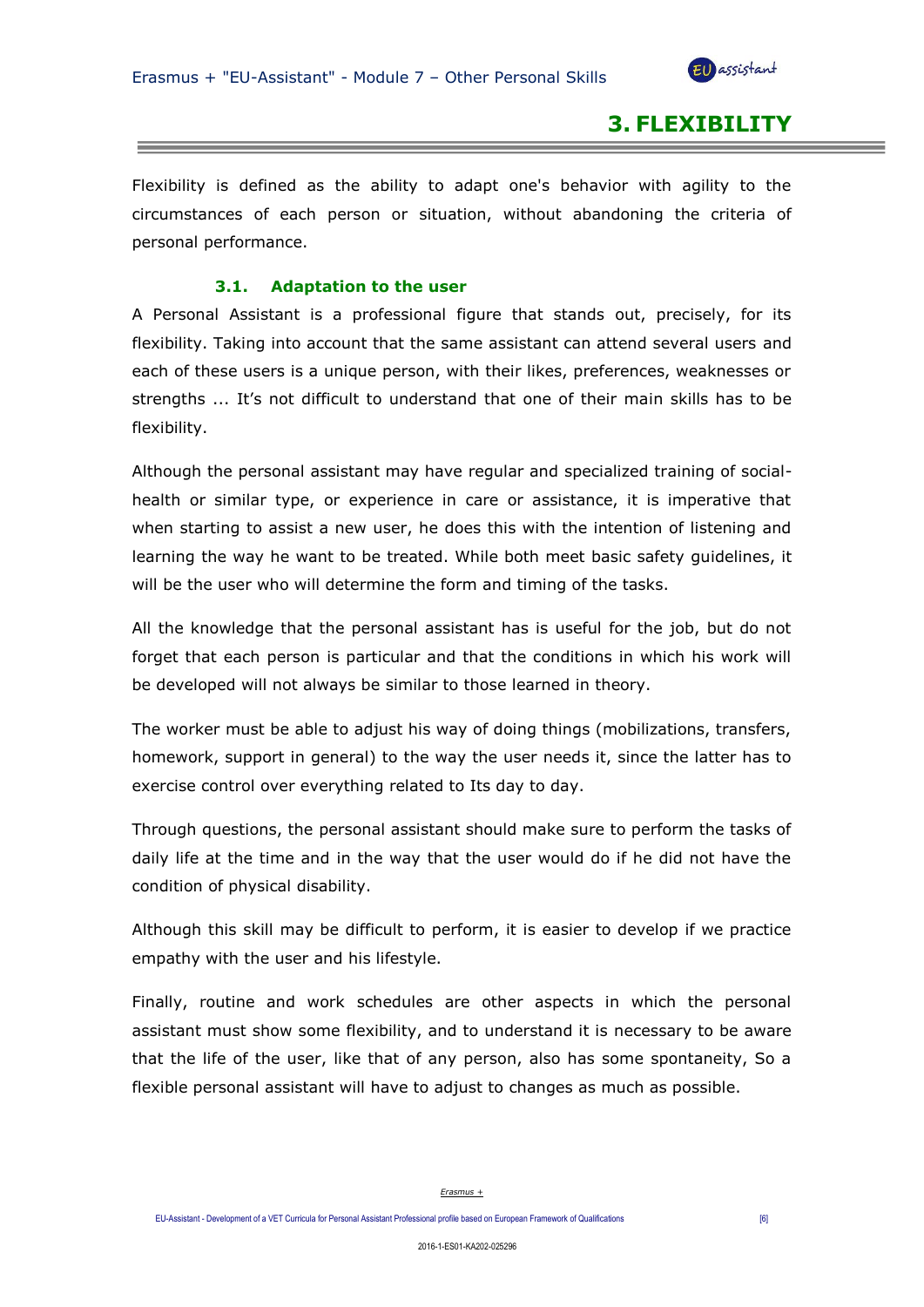

#### **3.2. Adaptation to the different contexts**

Another important aspect to keep in mind is that personal assistant work does not take place in a single position (like in an office), but rather takes place in the life of the user: at home, at work, at work, at his school, in the street, in his leisure activities, with his family, with his partner...

Therefore, it is necessary for the assistant to know how to adapt to these different contexts.

It is necessary to differentiate situations in which the assistant can have a more relaxed relationship with the user, such as at home when they are alone, and when should have a more professional and distant attitude, such as at work or at school. This is important so that the user can develop in their environment normally without the assistant influencing him and his interactions a lot.

As for their interpersonal relationships, the personal assistant should be friendly and kind to the loved ones of the user, however should always remember that they are not friends and maintain respect for the user's privacy in their conversations.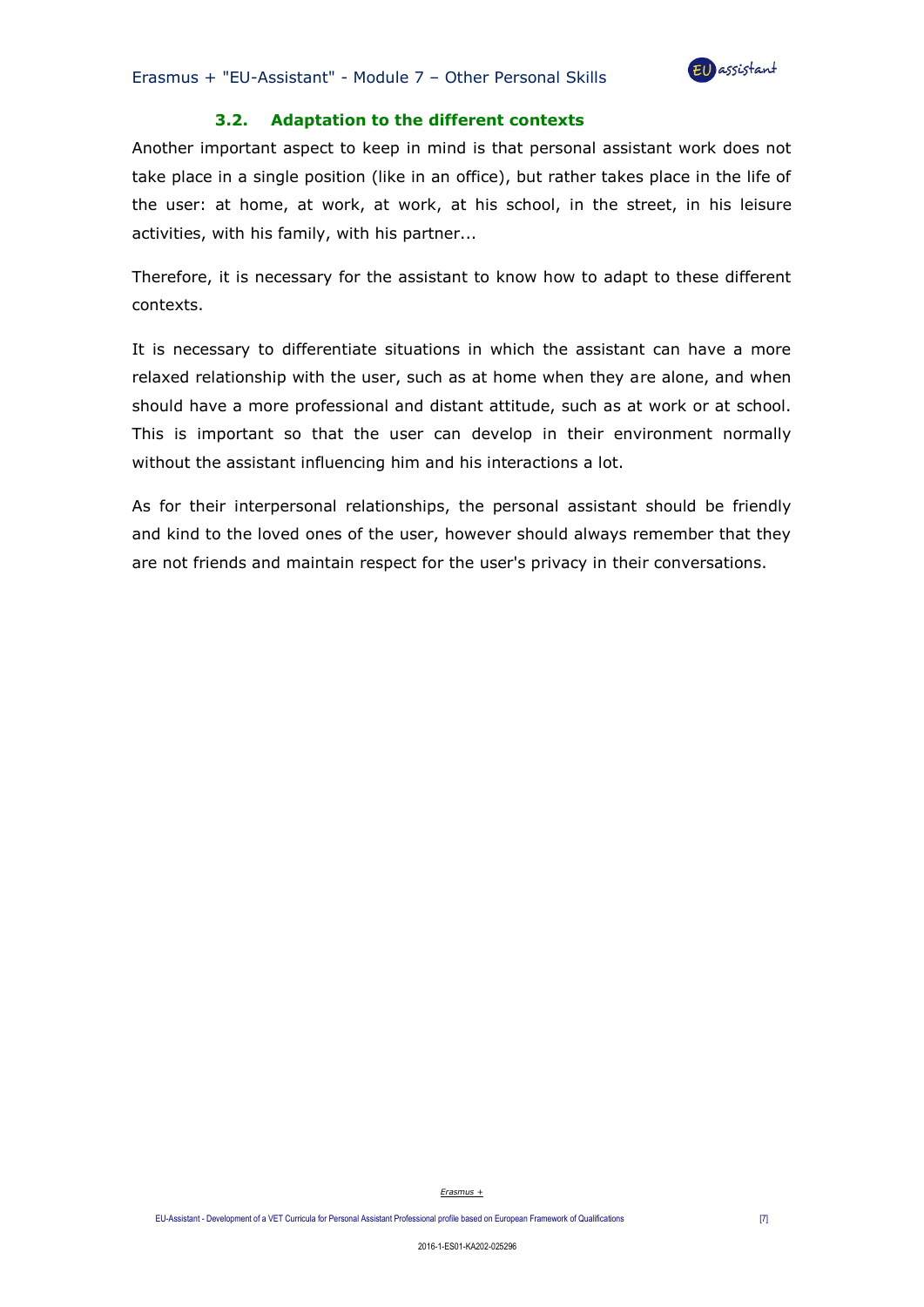

**4. RESPECT**

#### **4.1. Being in the background**

The ability of the personal assistant to be in the background is very important because the user and his environment should not feel limited their privacy by the presence too close to the assistant.

That is not to say that the assistant can not be present in social situations, but that he must find a balance between proactivity and respect for privacy.

For example, it can be placed at a safe distance from the user while he is having a conversation with another person, or he can let him know where he is going to be if the user needs it (this place can not be far from the user and must be accessible to him).

#### **4.2. Be a good conflict solver**

To avoid as many problems as possible in the Assistant-User relationship it is very important to be able to communicate well.

It is necessary to be aware that the conflicts are normal and that they will appear, however if both parties want to maintain that working relationship, they will have to face them and learn to solve them, never to avoid them because they will appear again in the future and with greater resentment.

Good communication and mutual respect are the keys so that a conflict does not become something irresolvable. At times, however, it would be desirable to be able to go to the entity that manages the service to help mediation.

#### **Aspects to consider:**

- It is impossible not to communicate. All behavior is a form of communication.
- Human communication involves two modalities: verbal and non-verbal. Many communication problems are due to a discrepancy between the two modalities.
- The most important thing about communication is the desire to communicate.
- Language must be understandable to both parties.

It is important to be aware of how we elaborate the discourse, how we expose our ideas and how we are influenced by the previous ideas we have (prejudices). Be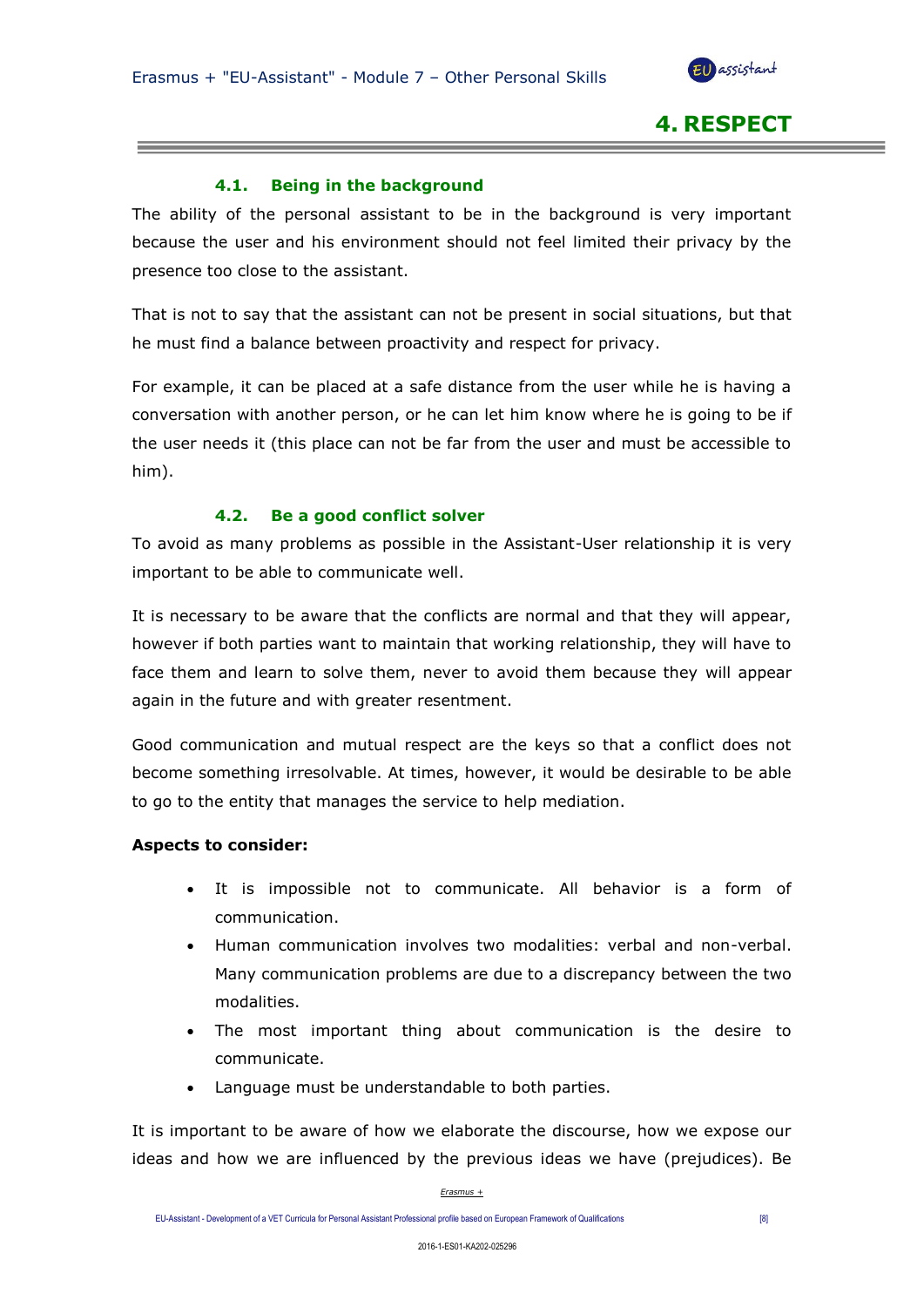

aware also that sometimes we interpret the words of the other giving a different meaning to the one that pretended the other.

#### **4.3. Ensure the privacy and confidentiality of the user's life**

Privacy and confidentiality are indispensable requirements for this kind of job. The personal assistant will be present in very intimate moments of the user, both positive and negative, but everything he witnesses must be within the professional secret. Neither the family, nor the friends, nor the couple, nor the professionals that attend to the user must receive personal information from him by his personal assistant. It is not their function to inform the environment about aspects of the user's life, whether they are important or not, and therefore, in most cases will sign a contract of confidentiality.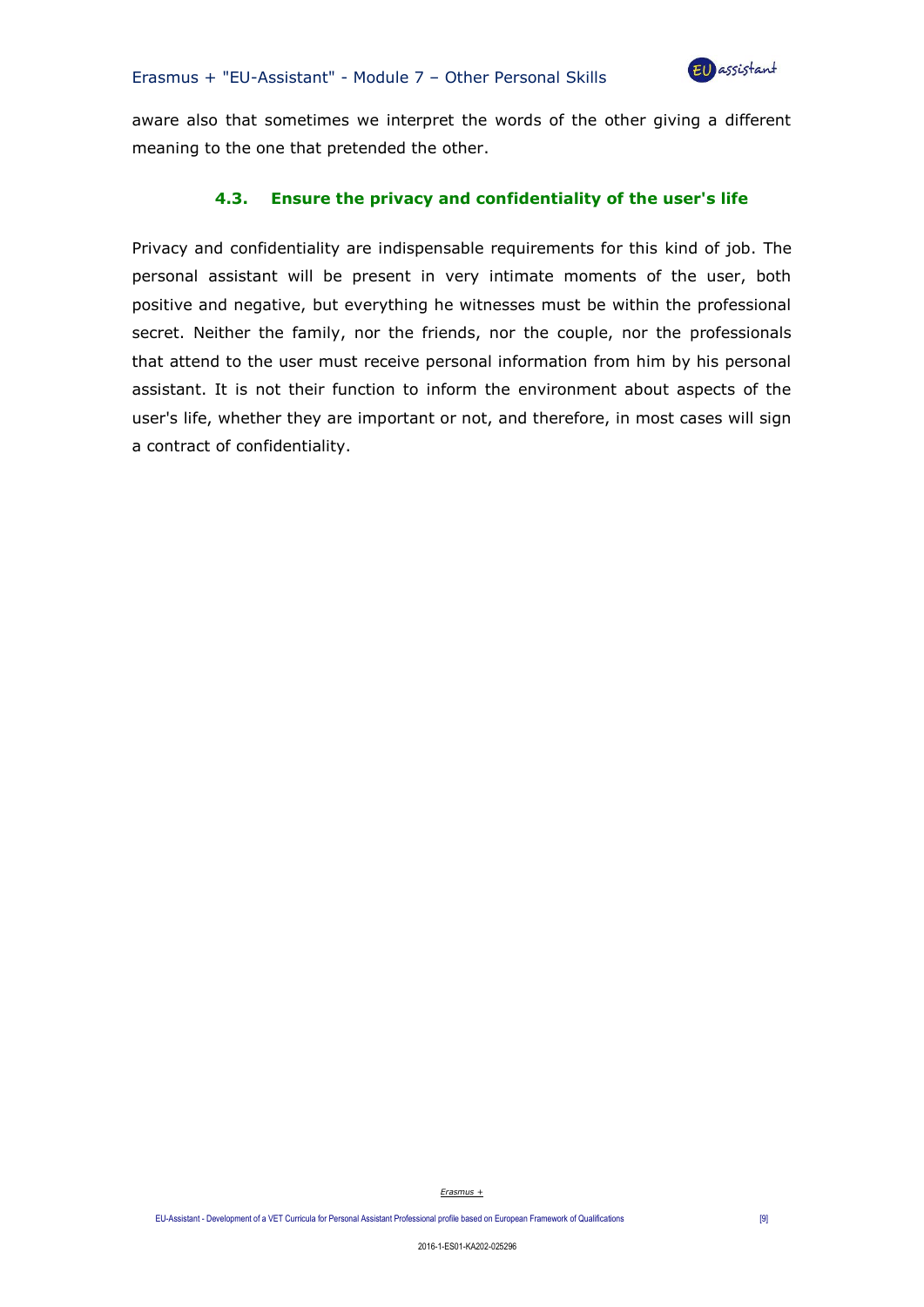

## **5. USE OF ICT**

Developing communication technology can reduce dependence on the others and facilitate independent living for people with disabilities. For example, the last development of mobile/ Android telephone services allow users to make a very quickly call when they need it. The increasing the using of social networking makes the people with special needs to socialize and make friends around the world.



#### **5.1. Let's talk about Internet, web 2.0, social networking**

*Internet* is a worldwide network of computers. Computers of majority organizations, educational institutions, companies are connected into network. Every computer that is connected to the Internet is identified according to his unique digital address (IP address), e.g. IP address - 64.233.183.83, while its symbolic name is <http://www.google.com/>

Internet could be used to communicate with partners, friends, mentors and mentees, search for new information, new job, publish publications.

Internet network users could use:

- e-mail service;
- online communication services;
- information search services;
- videoconferencing services;
- World Wide Web services;
- E-commerce services etc.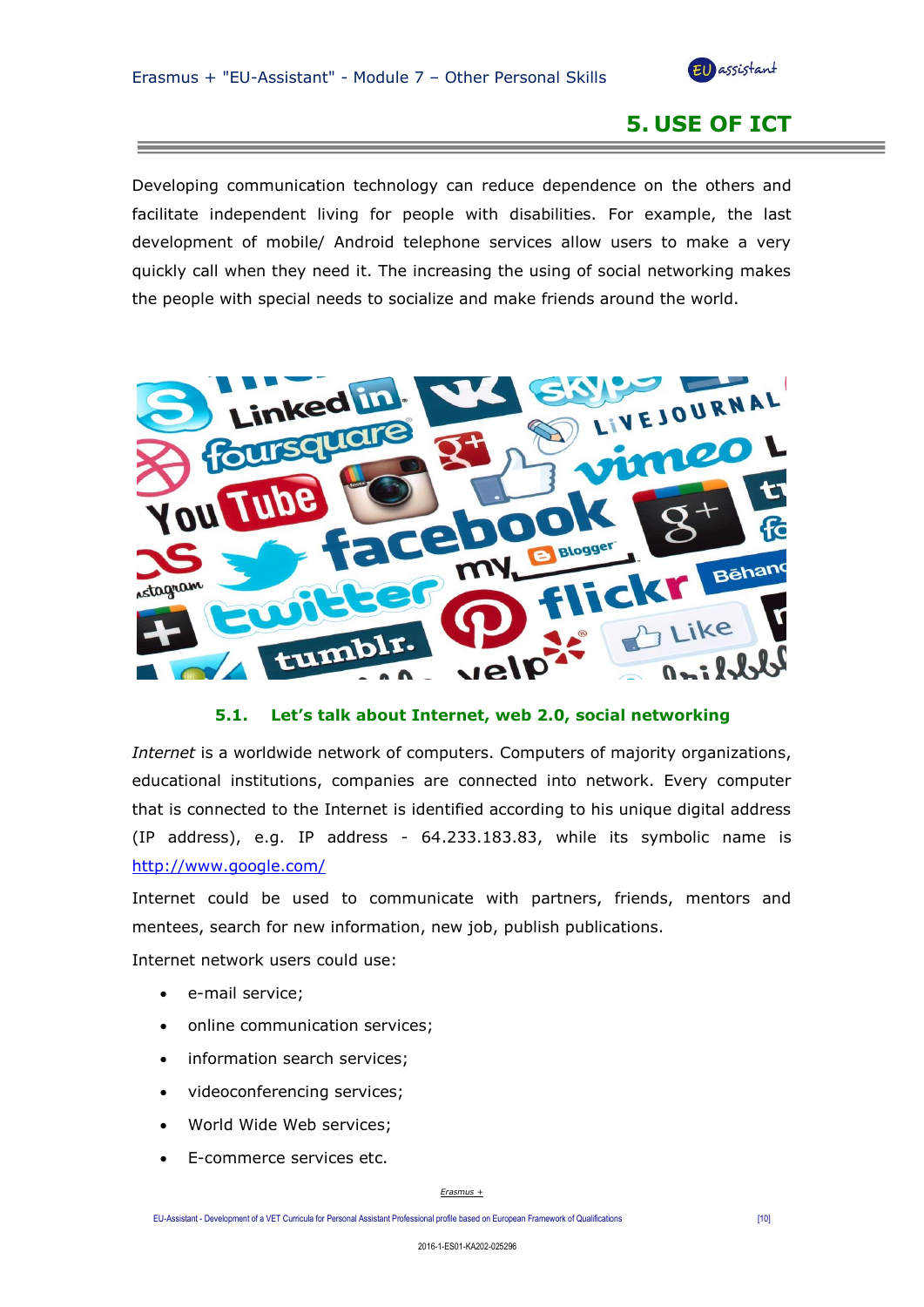

**WEB 2.0** 

The most part of information is placed in web pages. Web page or web portal is a hypertext document coded in HTML language (HTML - *HyperText Markup Language*). Internet browsers are used to view Internet documents, e.g. *Internet Explorer, Mozilla, Netscape*.

Besides text information, video, audio and graphic information is stored in the Internet too. Nowadays almost everything that user is interested in could be find in the Internet, and you can use search tools to do that.

In 2004 O'Reily Media hosted the first *Web 2.0* conference. From that time Internet changed dramatically, turning from "web of reading" to "web of writing". Blogs, wikis, social networks and bookmarking systems, video and audio podcasting, new ways of synchronous and asynchronous communication provide new possibilities for teaching, learning, collaborative work, etc.

The main features of Web 2.0 tools are dynamism, openness and free availability. These tools also help to create frequently asked questions list for example and allows users to comment them or to share their experience. They also help to create much more useful information and increases knowledge.

The most popular Web 2.0 tools are: blogging, wiki's, video sharing sites, social networking, social bookmarking, etc.

All the examples mentioned above can be used to create an effective communication between the person with special needs and his/her personal assistant, friends, family members, etc.



*Erasmus + Social networking* is defined as the grouping of individuals together into to specific groups, often like a small community or a neighborhood. Although social networking is possible in person, especially in schools or in the workplace, it is most popular online in websites with message boards or forums and community groups. This is because unlike most high schools, colleges, or workplaces, the internet is filled with millions, if not more, of individuals who are looking to meet other internet users and develop friendships. Most used are: *Facebook, Twitter,*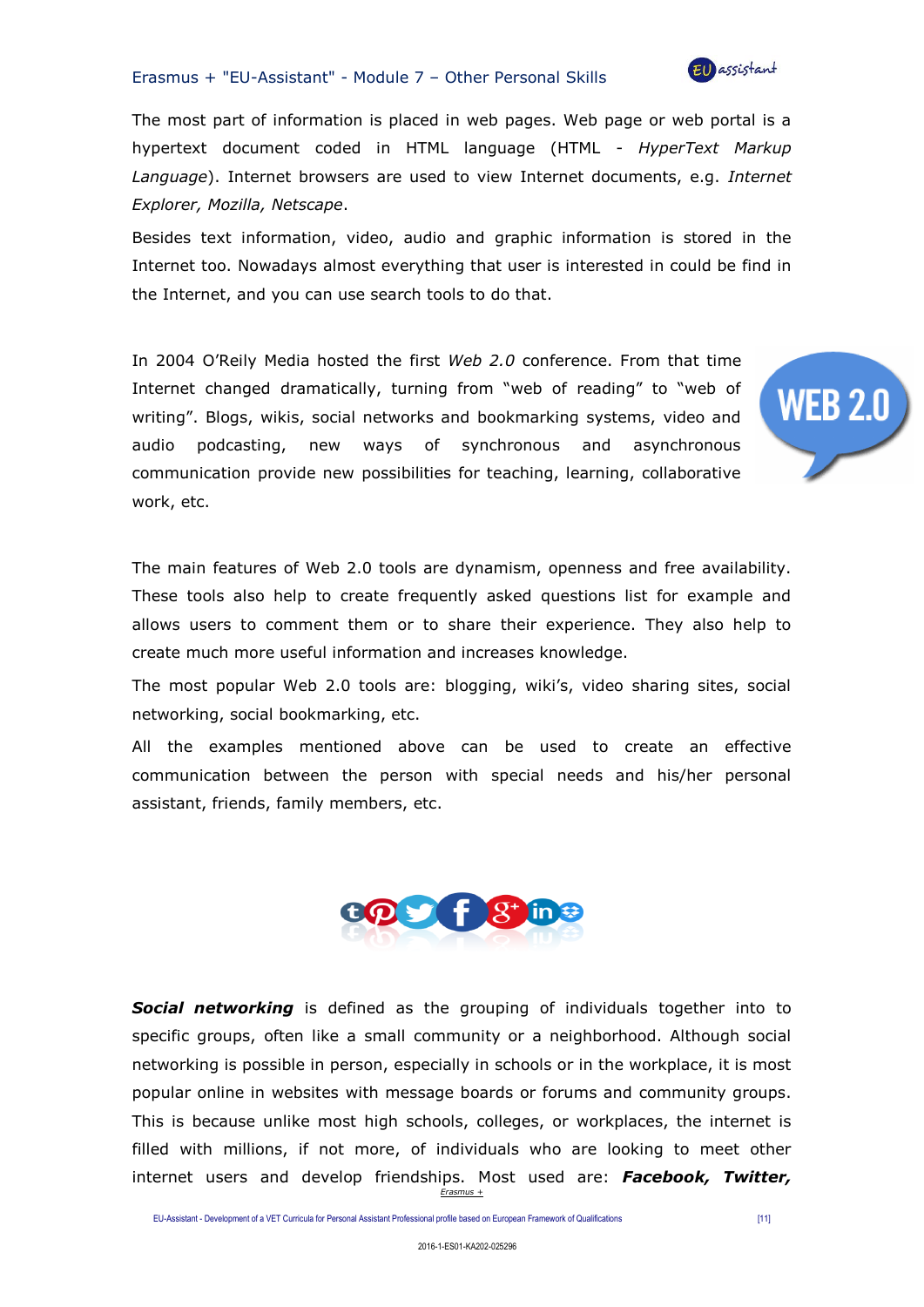

*Google+, Pinterest, LinkedIn*. The friends that you can make are just one of the many benefits to social networking online. Another benefit is diversity. The internet gives individuals, from all around the world, access to community networking sites. This means that although you are from Europe, you could develop an online friendship with someone in Japan. Not only will you make a new friend, you but may also learn a thing or two about a new culture.

Today you will find many health and disability community networking websites online.

If you are a bit unsure of how you might find fun activities near you, you could try a local social club. These are very good to join because you can do something you enjoy and get to know other people at the same time. Many clubs and disability groups cater to people with various levels of disability and age groups in which volunteers teach skills useful for independent living and integration into society while providing them with an opportunity to interact socially with other people.

#### **5.2. Online synchronus communication tools for person with special needs**

Internet offers the possibility to communicate with other people that could be in any place of the world. Electronic message reaches its target in a few seconds/minutes. Communication over the Internet could be established in a several ways, the only thing is to select the appropriate one: write e-mail to one or several people, chat online using synchronous communication tools, participate in discussion groups or share your impressions and useful information in forums.

If a group of people is not connected to the Internet at the same time it is better to select e-mails for communication. Received e-mail could read and replied any time.

Today there are many websites offering live voice chat rooms and instant messengers (IMs), enabling users to both hear and speak to one another online. If several people could connect to the Internet at the same time, they could use real time synchronous internet communication tools (chat rooms and IMs). The main voice chat rooms are free and supplied by websites such as *ICQ, Yahoo!, MSN, AOL, Windows Live Messenger, Skype*, and the new Google Talk Instant Messenger and chat client. Google Talk enables you to call or send instant messages to your friends for free anytime, anywhere in the world.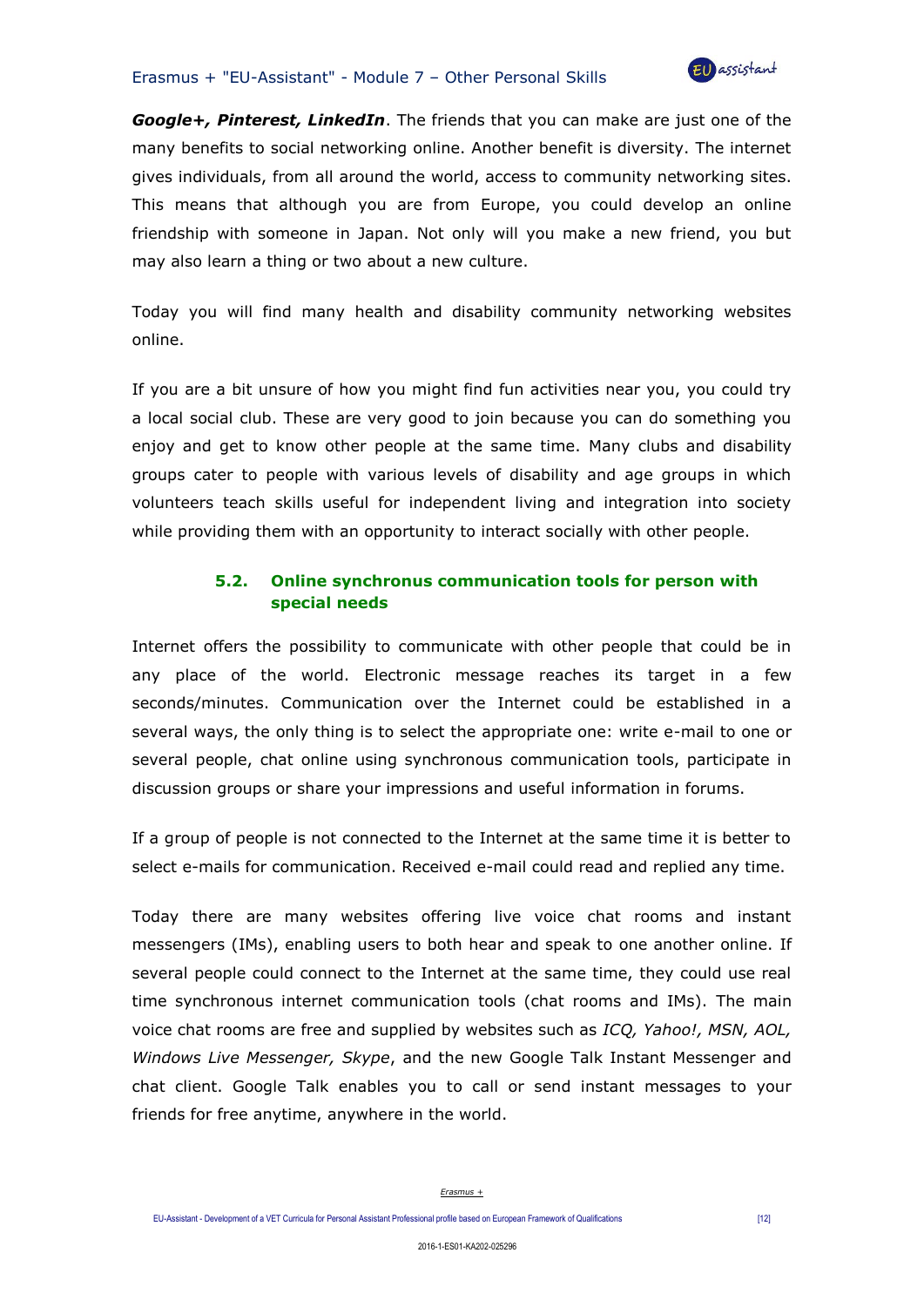

**VOIP** - Voice over IP (VoIP) is defined as a methodology and group of technologies for the delivery of voice communications and multimedia sessions over Internet Protocol (IP) networks, such as the Internet. Other terms commonly associated with VoIP are IP telephony, Internet telephony, broadband telephony, and broadband phone service.

**VoIP phones** - A VoIP phone or IP Phone uses Voice over IP (Voice over Internet Protocol - VoIP) technologies for placing and transmitting telephone calls over an IP network, such as the Internet, instead of the traditional public switched telephone network (PSTN).

**Mobile VoIP** - Or simply mVoIP is an extension of mobility to a Voice over IP network. Two types of communication are generally supported: cordless/DECT/PCS protocols for short range or campus communications where all base stations are linked into the same LAN, and wider area communications using 3G/4G protocols.

All that you need to engage in voice chat are:

- ❖ 166MHz processor with 16MB of RAM (minimum)
- ❖ Internet connection (56 kbps minimum)
- ❖ Full-duplex sound card required (for Audio)
- ❖ Microphone, Speakers or Headset (for Audio)

*Windows Live Messenger* as well as *Skype* are synchronous communication tools for Internet which let you send instant messages, call to other *Windows Live Messenger* users to mobile phones. Also users could establish video conference, share files. Furthermore additional features are available: several *Windows Live Messenger* users could play games, send pictures that are drawn using this program, or two users could draw the same picture online at the same time. This program can be downloaded for free from the original site of the program.

*Yahoo Messenger* allows users send instant messages, create video or audio conference. Program notifies users when they new mail appears in e-mail inbox or upcoming new event that is scheduled in *Yahoo* calendar. Users can also listen Internet radio. Similarly to other communication tools users could share their files and photos with each other, play games or use special plug-ins.

*Yahoo Messenger* could be downloaded from [http://messenger.yahoo.com/.](http://messenger.yahoo.com/)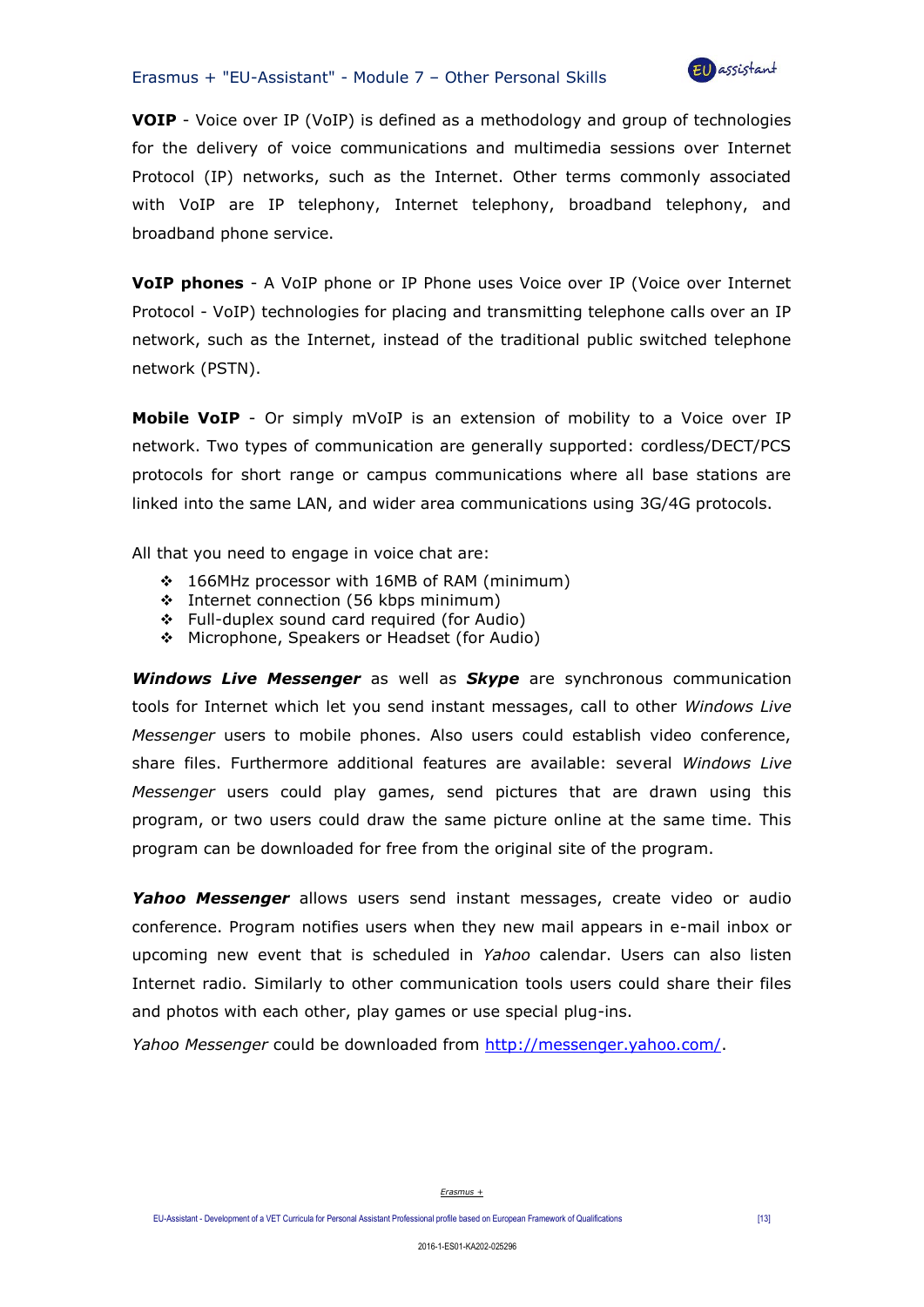



**Skype** was founded in 2003. It's based in Luxembourg, with offices in Europe, the US and Asia. It's owned by an investor group led by Silver Lake and which includes eBay Inc, Joltid Limited and Skype founders Niklas Zennström and Janus Friis, the Canada Pension Plan Investment Board and Andreessen Horowitz.

At peak times. there are



What's most important, however, is what Skype can do. Voice and video calling, IM and SMS are available on a wide range of operating systems and mobile devices. They connect business colleagues, saving them time and money and allowing them to stay ahead of the competition. And they help keep friends and families together, wherever they are in the world.

Skype was mainly developed for the communication and it can be adapted to persons with special needs as well. Skype has developed many features in order to ensure reliable communication.

The main features of Skype are:

- *Video calling.* This feature gives the possibility to call people and see them all over the world.
- *Call to phones and mobiles:* You can buy Skype credits and make calls to your friends or relatives all over the world.
- *Free Skype calls:* You can call anyone to their Skype's and have long conversations.
- *Group video call:* A perfect tool for online conversation.

#### **5.3. Multimedia sharing**

Multimedia sharing services showed tremendous growth over the last couple years. Such services as *YouTube* (video sharing), *Flickr* (photo

*Erasmus +*

EU-Assistant - Development of a VET Curricula for Personal Assistant Professional profile based on European Framework of Qualifications [14]

Video about photo sharing:

2016-1-ES01-KA202-025296

[http://www.commoncraft.](http://www.commoncraft.com/photosharing) [com/photosharing](http://www.commoncraft.com/photosharing)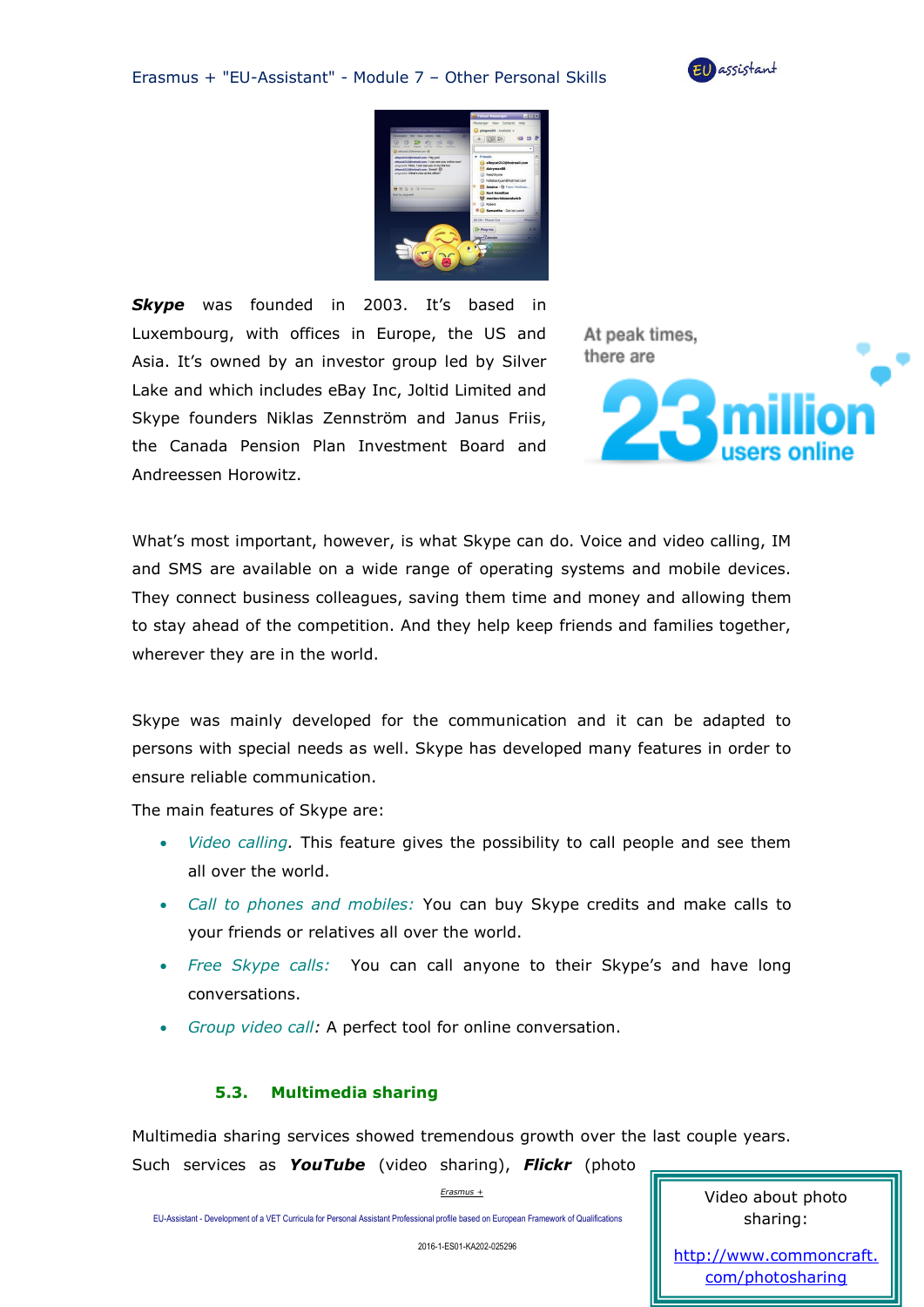

sharing) or *Odeo* (podcasting) are good examples of Web 2.0 idea working in practice. From being "web of reading" it became a "web of writing". The content of these services is generated by millions of users that are creating, uploading and sharing gigabytes of their video, photo and audio resources with others. This development has been made possible because the widespread adoption of high quality, but relatively low cost digital media technology such as home video cameras, photo cameras, microphones and etc. (Anderson, 2007)



#### **5.4. Tips for online communication**



• Establish regular meeting times. Make a special effort to adjust preferably once a week virtual meetings if it is possible. The golden standard is weekly for 1 to 1.5 hours; however, you may agree on what will work for both of you and do

it regularly.

Do your best to keep the lines **of communication** going. In the online world, "dead time" in

EU-Assistant - Development of a VET Curricula for Personal Assistant Professional profile based on European Framework of Qualifications [15]

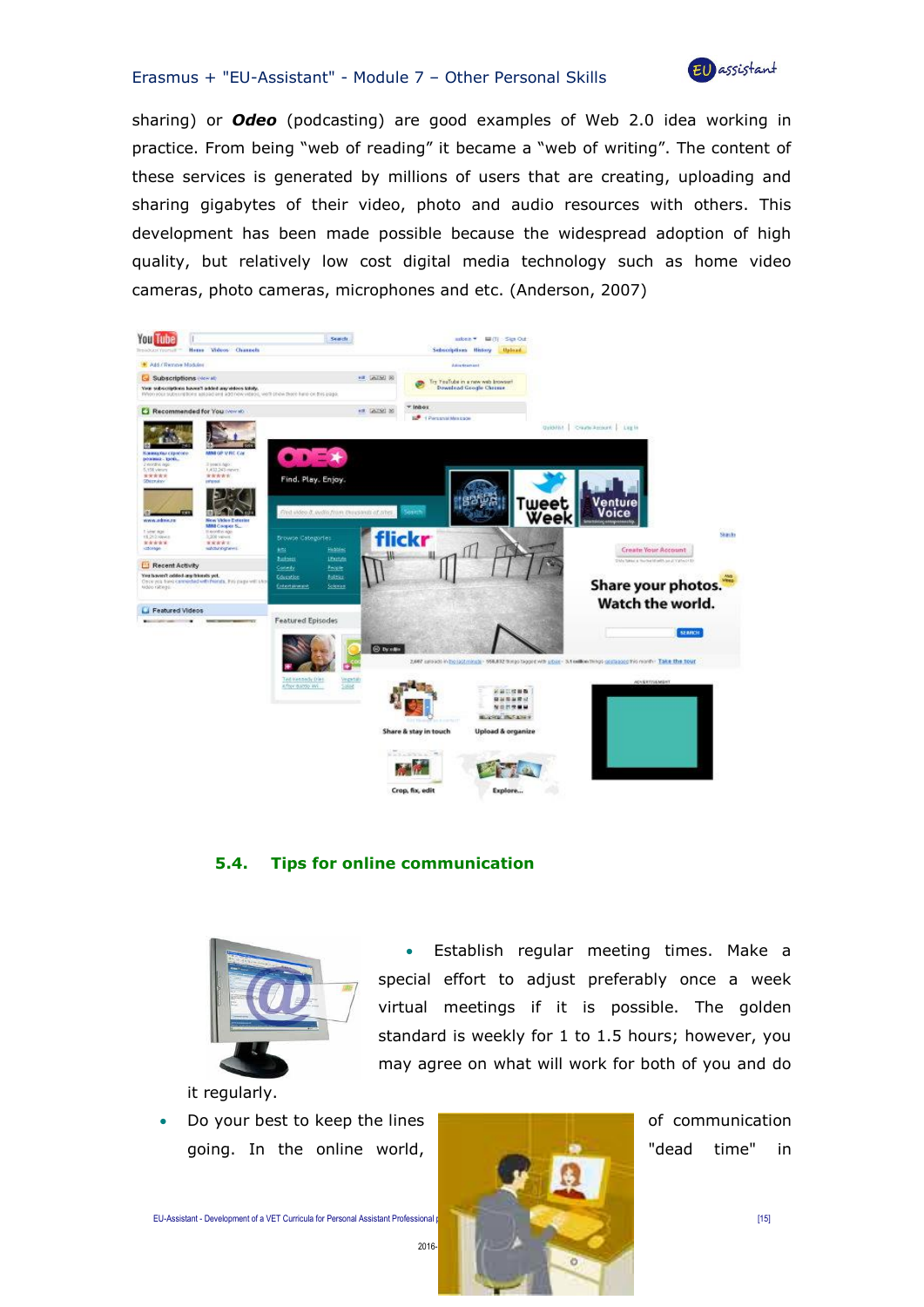

communication can cause breakdowns in relationships. It is very frustrating for a person who sends out a message and doesn't get a reply. You can learn the person with special needs to answer at the messages received in a maximum of 48 hours.

- You can learn the person with special needs to maintain regular contact with his/her online friends. Sometimes a short sentence acknowledging receipt of a message and saying to be in contact later will be sufficient during a busy time. A quick line, such as "I haven't heard from you lately, are you very busy?" may help bridge a lag in communication.
- Logging in often is helpful. Keep the connections rolling.
- Part of your role as a personal assistant involves establishment of a trusting relationship. During this relationship there might be periods of busy schedule, off days, sick leaves, travels, any times you will be out of reach, you will have limited access to internet or you will be offline, etc. Take some time before these periods to establish a plan for communication with the person with special needs. Planning your communication pattern early will help avoid a disappointing gap in communication which will require much effort to fill in again.
- What if an unplanned situation occurs? Just send a message saying that you're under such and such condition. Give an approximate time you expect to be out of touch. For example: *"There is an urgent problem with my family, will be out of touch until Monday!"* This helps the other person know why you're not replying.
- Sometimes technical difficulties occur. If this happens, contact your related service providers directly so that technical difficulties can be handled promptly.